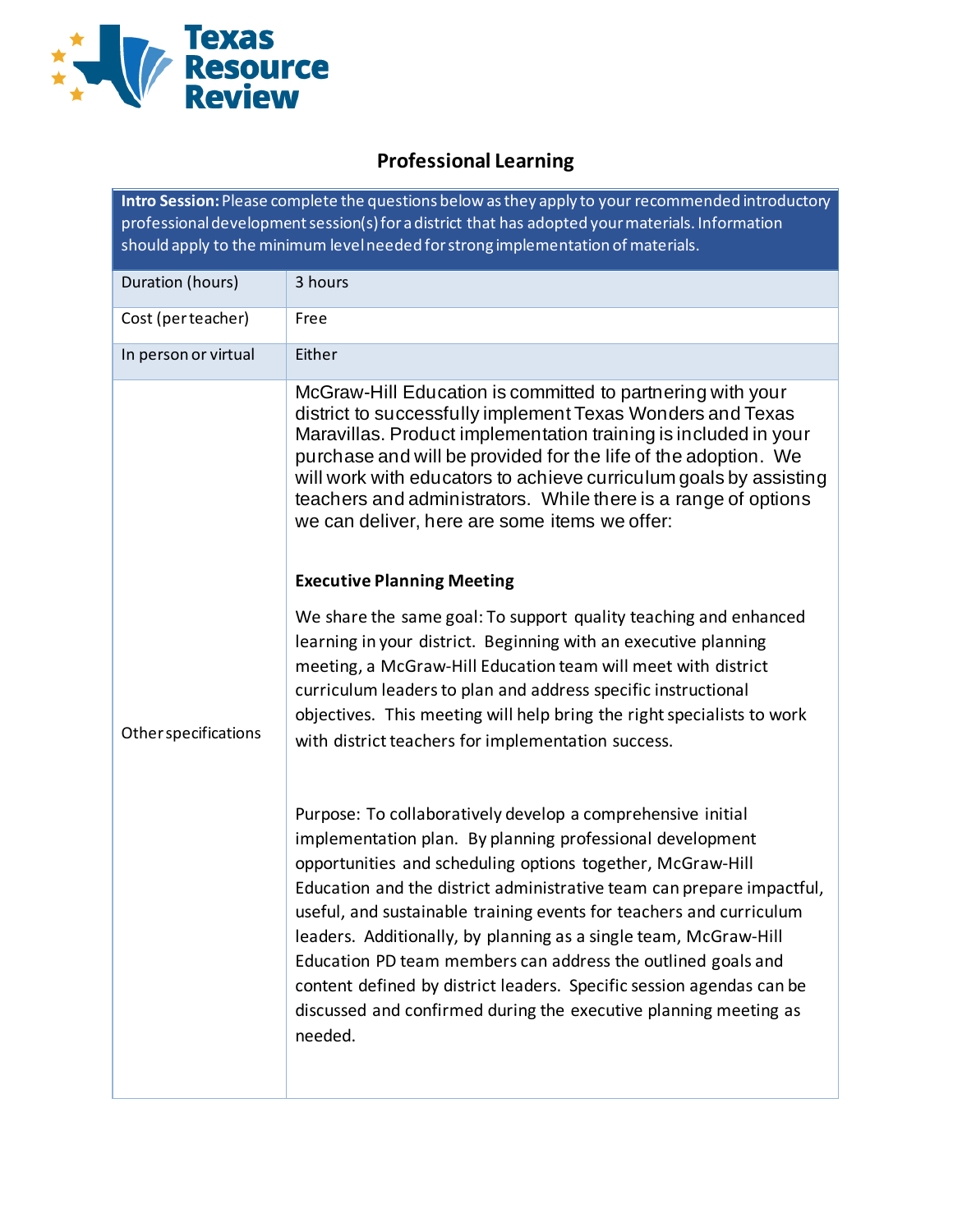

**Intro Session:**Please complete the questions below as they apply to your recommended introductory professional development session(s) for a district that has adopted your materials. Information should apply to the minimum level needed for strong implementation of materials.

## **Professional Development Implementation: Initial Teacher and Administrator/Coach Training**

Our goal is to provide teachers with a comprehensive introduction to McGraw-Hill Education curriculum, ensuring teachers have acquired the knowledge and skills to begin using the resources immediately in their classroom. A curriculum overview will be customized to address district requirements and may include the following topics:

- Curriculum organization and orientation to materials
- Digital resource overview and exploration
- Lesson planning
- Student assessment and evaluation
- Differentiated instruction strategies and resources
- Best practices and elective teaching strategies
- Targeted intervention
- Train-the-Trainer model

## **Virtual Training Resources**

A unique feature of the McGraw-Hill Education programs is how our virtual training resources provide step-by-step online training. Led by nationally-recognized educators, these training sessions lead teachers through video and printable guided practice, available 24/7 from wherever teachers and administrators access the program.

- Wonders Basics: This moderated, four-hour session can be completed in one sitting, or, more appropriately, over a few days or weeks. This helps teachers to better understand the curriculum design, structure and resources, and teacher materials.
- Digital Quick Start course: A more in-depth, self-paced training available on demand. It provides support as teachers and administrators begin to explore the digital teacher workspace.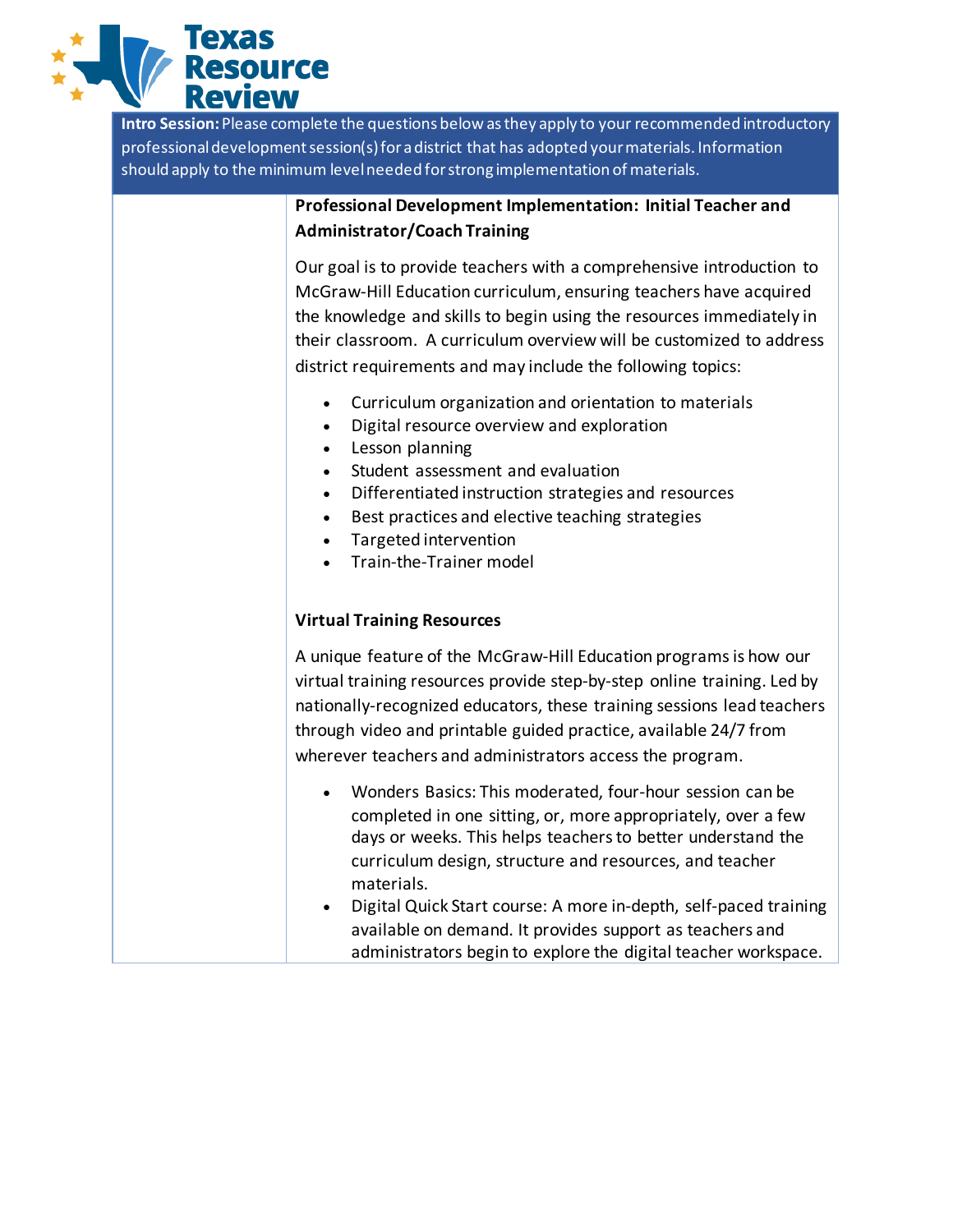

**Ongoing/Follow-Up Training:Please complete the questions below as they apply to your recommended ongoing/follow-up professional development sessions for a district that has adopted your materials. Information appliesto the minimum level needed for strong implementation of materials.**

#### **Follow-Up Program Training**

Following the initial implementation, McGraw-Hill Education representatives will work with the district and/or school personnel to determine a plan for further training. The follow-up training may include the following topics:

- Curriculum organization and orientation to materials
- Digital resource overview and exploration
- Lesson planning
- Student assessment and evaluation
- Differentiated instruction strategies and resources
- Best practices and elective teaching strategies
- Targeted intervention
- Train-the-Trainer model

#### Other specifications

### **Technology Workshop**

This session provides an overview of the technology offerings. Participants will also receive training in the elective use of the components purchased with the program for motivating students, monitoring progress, and recording assessments. In addition, teachers will receive ideas for electively integrating the use of the Internet in classroom instruction; will be shown how to register for the online student and teacher editions; and will explore the interactive activities and projects on ConnectED. Teachers will have access to online PD videos, author videos, classroom model videos, and white papers. Participants must have access to internetconnected computers during the training session.

**Coaching/Consulting Options:**Please complete the questions below as they apply to any personalized coaching or consulting options available.

Is coaching available for teachers implementing

**Administrator/Coach Training**